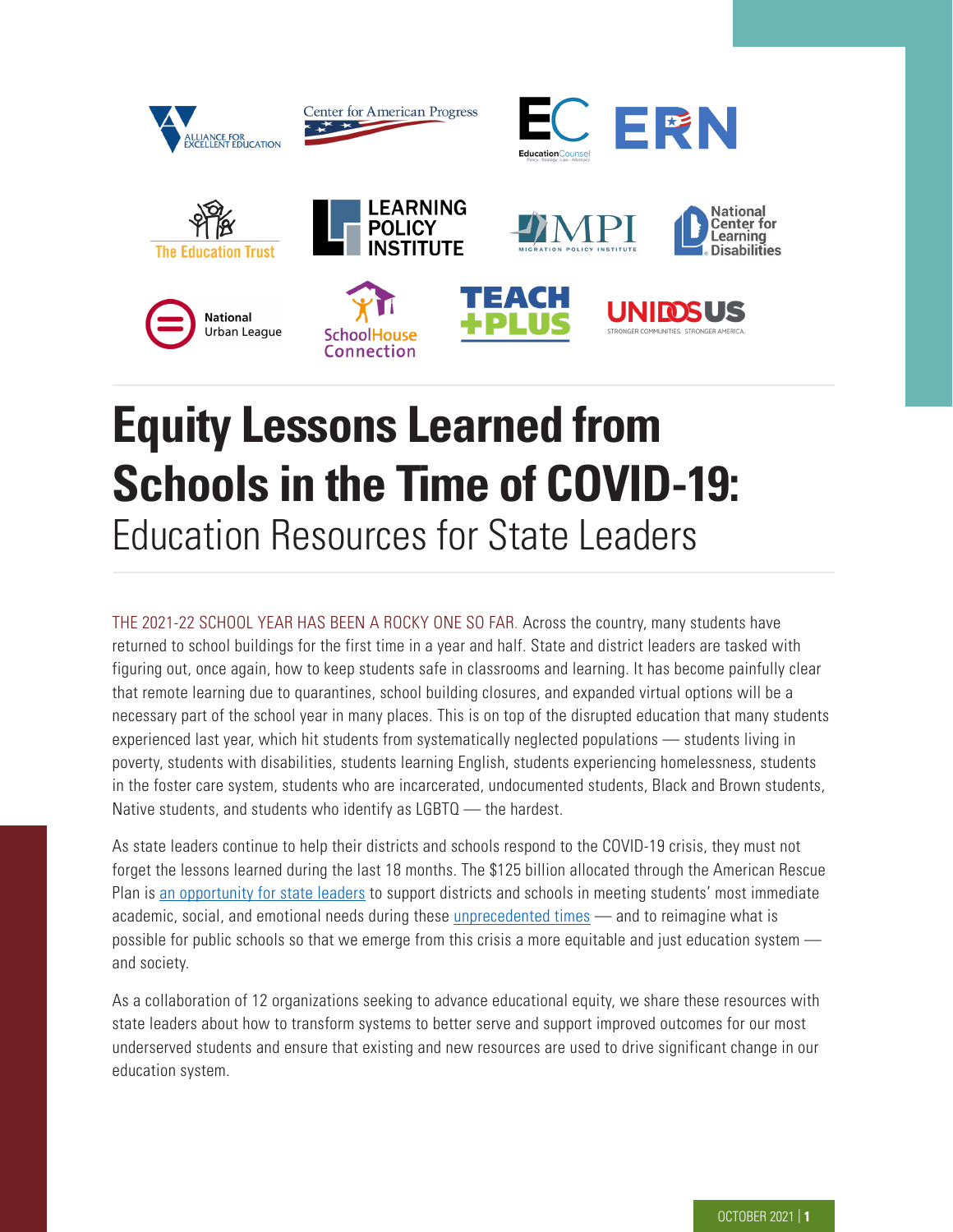## **Reopening Schools**

THIS YEAR, STATE LEADERS FACE MANY OF THE SAME CHALLENGES as they did at the start of the pandemic. These resources highlight recommendations for sustaining safe in-person learning, drawing on lessons learned over the course of more than a year of pandemic schooling.

[Back to School: Lessons learned about safe school reopening](https://learningpolicyinstitute.org/blog/covid-back-to-school-lessons-safe-school-reopening) (Learning Policy Institute)

[Ending the Masking Wars: The path to ensuring our children are safe and well-educated this year](https://learningpolicyinstitute.org/blog/covid-ending-masking-wars-ensuring-children-safe-well-educated) (Learning Policy Institute)

[Remote Learning and School Reopenings: What Worked and What Didn't](https://www.americanprogress.org/issues/education-k-12/reports/2021/07/06/501221/remote-learning-school-reopenings-worked-didnt/) (Center for American Progress)

[Reopening with Intentionality: A cohesive mindset that will guide us forward](https://futureready.org/reopening-with-intentionality-a-cohesive-mindset-that-will-guide-us-forward/) (Alliance for Excellent Education: Future Ready Schools)

Resources for Reopening Schools (Learning Policy Institute)

#### **Continuing Learning During Remote Instruction**

DISTANCE LEARNING DUE TO QUARANTINES, SCHOOL BUILDING CLOSURES, AND EXPANDED VIRTUAL OPTIONS is likely this year. These resources feature recommendations for ensuring that all students have access to highquality remote instruction and can continue learning if they are not able to attend school in person.

[COVID-19 Education Equity Guide: Digital Access](https://edtrust.org/resource/covid-19-education-equity-guide-digital-access/) (Alliance for Excellence Education, Education Reform Now, The Education Trust, Migration Policy Institute, National Center for Learning Disabilities, and SchoolHouse Connection)

[Planning for High-Quality Remote Learning](https://futureready.org/remote/) (Alliance for Excellent Education: Future Ready Schools)

[Students of Color Caught in the Homework Gap](https://futureready.org/homework-gap/) (Alliance for Excellent Education: Future Ready Schools)

## **Creating Safe and Equitable Learning Environments and Providing Whole Child Supports, Particularly for Systematically Neglected Students**

THE COVID-19 PANDEMIC HAS DISRUPTED LEARNING and exacerbated many of the existing stressors and challenges facing students and families, especially for systematically underserved students. These resources include recommendations for ensuring that all students return to schools where they feel they belong, have their identity affirmed, are engaged, and have agency in their learning, and receive the social, emotional, mental, and physical supports they need to learn, develop, and thrive.

[COVID-19 Education Equity Guide: Supportive school climates that foster students' social, emotional, and academic](https://edtrust.org/resource/covid-19-education-equity-guide-supportive-school-climates-that-foster-students-social-emotional-and-academic-development/)  [development](https://edtrust.org/resource/covid-19-education-equity-guide-supportive-school-climates-that-foster-students-social-emotional-and-academic-development/) (Alliance for Excellence Education, Education Reform Now, The Education Trust, Migration Policy Institute, National Center for Learning Disabilities, and SchoolHouse Connection)

[Investing in Community Schools: How states and districts can use federal recovery funds strategically](http://learningpolicyinstitute.org/product/federal-funds-cs-factsheet) (Learning Policy Institute)

[Leveraging ARP Funds to Build Equitable Learning Environments](https://belenetwork.org/funding-guidelines) (BELE Network)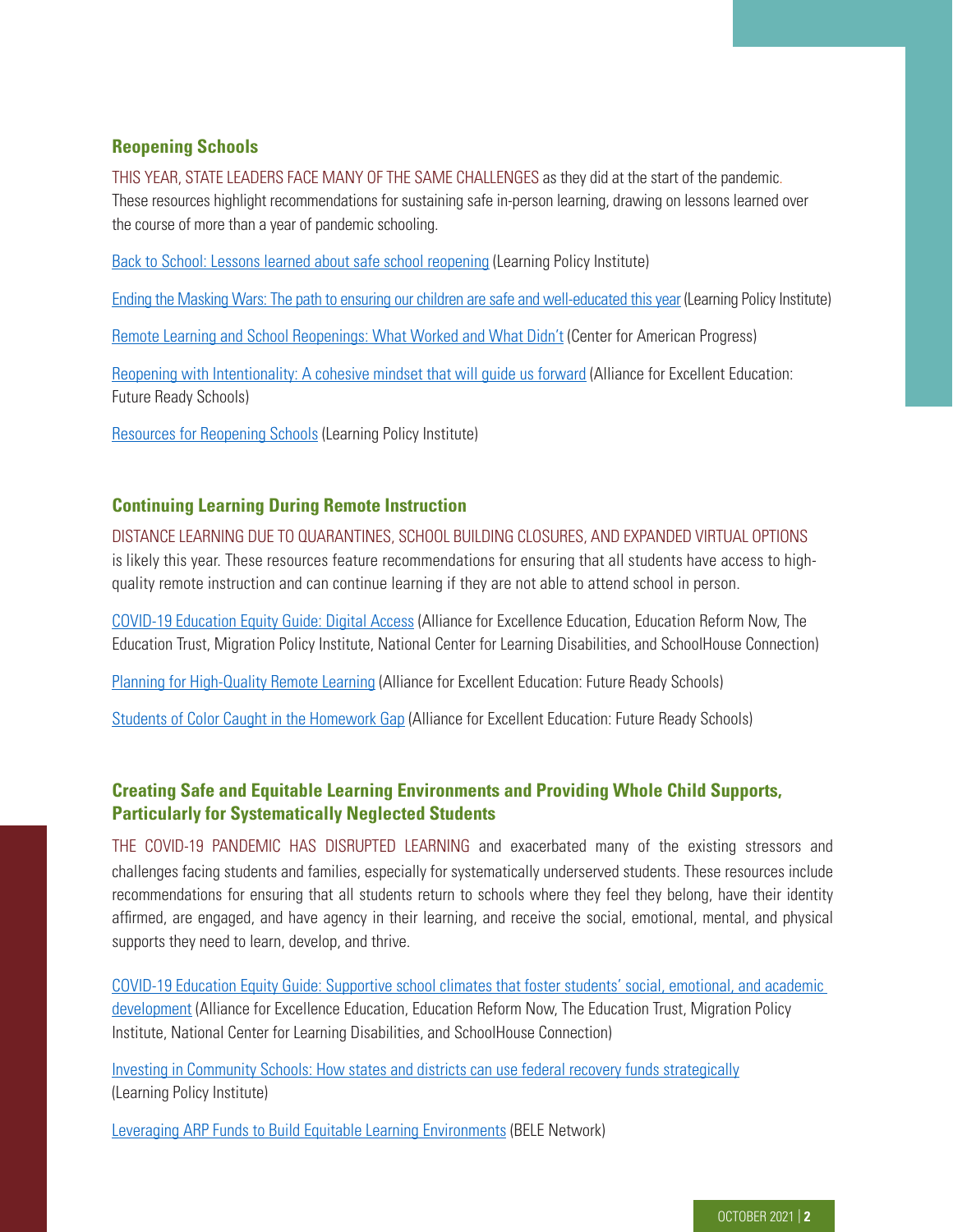[Mental Health Support for Students of Color During and After the Coronavirus Pandemic](https://www.americanprogress.org/issues/education-k-12/news/2020/07/28/488044/mental-health-support-students-color-coronavirus-pandemic/) (Center for American Progress) [Restarting and Reinventing School: Learning in the time of COVID-19 and beyond](https://restart-reinvent.learningpolicyinstitute.org/ensure-supports-social-and-emotional-learning) (Learning Policy Institute) [Prioritizing People: Purposeful investments to better support student and teacher mental health](https://teachplus.org/sites/default/files/publication/pdf/prioritizing_people.pdf) (Teach Plus and Fuel Ed) [Tulsa Public Schools: Prioritizing physical, social, and emotional safety to support reopening and recovery](http://learningpolicyinstitute.org/product/safe-school-reopening-tulsa-brief) (Learning Policy Institute)

[Using ARP Funds to Redesign Schools for Whole Child Equity](https://www.soldalliance.org/post/using-arp-funds-to-redesign-schools-for-whole-child-equity) (SoLD Alliance)

### **Accelerating Learning and Meeting Students' Social, Emotional, and Academic Needs**

THE COVID-19 PANDEMIC HAS RESULTED IN UNFINISHED LEARNING that will affect most students, but will have a [disproportionate impact](https://www.nwea.org/content/uploads/2021/07/Learning-during-COVID-19-Reading-and-math-achievement-in-the-2020-2021-school-year.research-brief-1.pdf) on students from marginalized populations. The resources below are designed to help state leaders support districts and schools in accelerating student learning and meeting students' academic, social, and emotional needs, so that the billions of federal dollars designated for this purpose have their intended impact.

[COVID-19 Education Equity Guide: Expanding Learning Time](https://edtrust.org/resource/covid-19-education-equity-guide-expanding-learning-time/) (Alliance for Excellence Education, Education Reform Now, The Education Trust, Migration Policy Institute, National Center for Learning Disabilities, and SchoolHouse Connection)

[COVID-19 Education Equity Guide: Graduation and College and Career Readiness](https://edtrust.org/resource/covid-19-education-equity-guide-graduation-and-college-and-career-readiness/) (Alliance for Excellence Education, Education Reform Now, The Education Trust, Migration Policy Institute, National Center for Learning Disabilities, and SchoolHouse Connection)

[Expanded Learning Time: How states and districts can use federal recovery funds strategically](https://learningpolicyinstitute.org/product/federal-funds-elt-factsheet) (Learning Policy Institute)

[Family Engagement is Key for Student Success During COVID-19 Recovery and Beyond](https://edtrust.org/the-equity-line/family-engagement-is-key-for-student-success-during-covid-19-recovery-and-beyond/) (The Education Trust)

[The Opportunity and Counseling Corps: Helping K-12 Students and Young Adults Recover From the Coronavirus Crisis](https://www.americanprogress.org/issues/education-k-12/reports/2020/08/10/489168/opportunity-counseling-corps-helping-k-12-students-young-adults-recover-coronavirus-crisis/)  (Center for American Progress)

[Recommended Uses of K12 Learning Loss Funds](https://edreformnow.org/policy-briefs/recommended-uses-for-k-12-learning-loss-funds/) (Education Reform Now)

[State Guidance for High-Impact Tutoring](https://edtrust.org/resource/state-guidance-for-high-impact-tutoring/) (Education Reform Now, The Education Trust, and FutureEd)

[Strategies to Solve Unfinished Learning](https://edtrust.org/strategies-to-solve-unfinished-learning/) (The Education Trust)

[Using Federal COVID-19 Relief Funds to Support Student Transitions from High School to Higher Education](https://mk0all4edorgjxiy8xf9.kinstacdn.com/wp-content/uploads/2021/07/COVID-Relief-Funds-UPDATE.pdf)  (Alliance for Excellent Education, College in High School Alliance, Everyone Graduates Center, Linked Learning Alliance, and National College Attainment Network)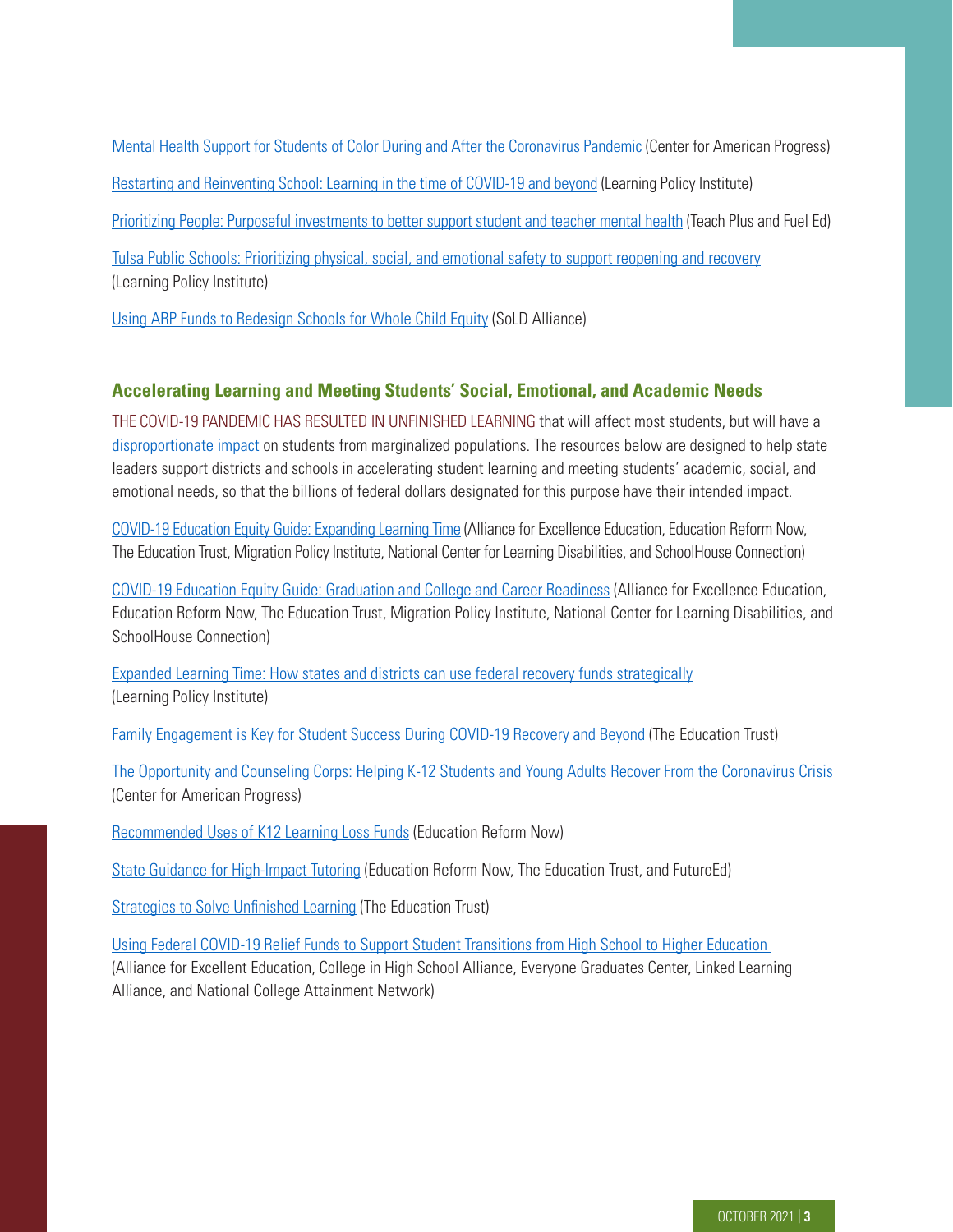# **Advancing Teacher Leadership, Equity, and Diversity**

TEACHERS ARE CRITICAL TO ADDRESSING THE UNFINISHED LEARNING that occurred during the pandemic and ensuring that all students return to safe and supportive school environments. These resources contain recommendations for providing all students with skilled, well-supported teachers who reflect students' racial and linguistic diversity, can meet their students' distinct needs, and provide engaging, culturally responsive, and standards-aligned instruction.

[COVID-19 Education Equity Guide: Teacher equity and diversity](https://edtrust.org/resource/covid-19-education-equity-guide-teacher-equity-and-diversity/) (Alliance for Excellence Education, Education Reform Now, The Education Trust, National Center for Learning Disabilities, and SchoolHouse Connection)

[Invest Today, Thrive Tomorrow: Teacher-driven strategies for supporting students with ARP funds](https://online.fliphtml5.com/mgbmv/ibyx/#p=1) (Teach Plus)

[Supporting the Educator Pipeline: How States and Districts Can Use Federal Recovery Funds Strategically](https://learningpolicyinstitute.org/product/federal-funds-edprep-factsheet) (Learning Policy Institute)

[#WeBuildEDU - National Polling Results of Educators of Color Experiences During COVID 19 and Intensified Calls for](https://webuildedu.org/educolorpollingdata.html)  [Racial Justice](https://webuildedu.org/educolorpollingdata.html) (Center for American Progress)

#### **Supporting Students with Disabilities Through Inclusion, Access, and Early Intervention**

THE COVID-19 PANDEMIC DISRUPTED LEARNING for nearly all students but is likely to have a disproportionate impact on students with learning or attention challenges. These resources highlight important considerations for meeting the needs of marginalized student populations, especially students with disabilities.

[An Urgent Imperative for States: Developing whole child policies to support an equitable education for students with](https://ncld.co/3crteUn)  [disabilities](https://ncld.co/3crteUn) (National Center for Learning Disabilities)

[Forward Together: Pandemic lessons for effective teaching practices](https://www.ncld.org/reports-studies/forward-together-2021) (National Center for Learning Disabilities)

[Promising Practices to Accelerate Learning for Students with Disabilities During the COVID-19 Pandemic and Beyond](https://www.ncld.org/wp-content/uploads/2021/02/2021-NCLD-Promising-Practices-to-Accelerate-Learning_REV.pdf) (National Center for Learning Disabilities)

[Our Youngest Learners: Increasing Equity in Early Intervention](https://edtrust.org/increasing-equity-in-early-intervention/) (The Education Trust, National Center for Learning Disabilities, and Zero to Three)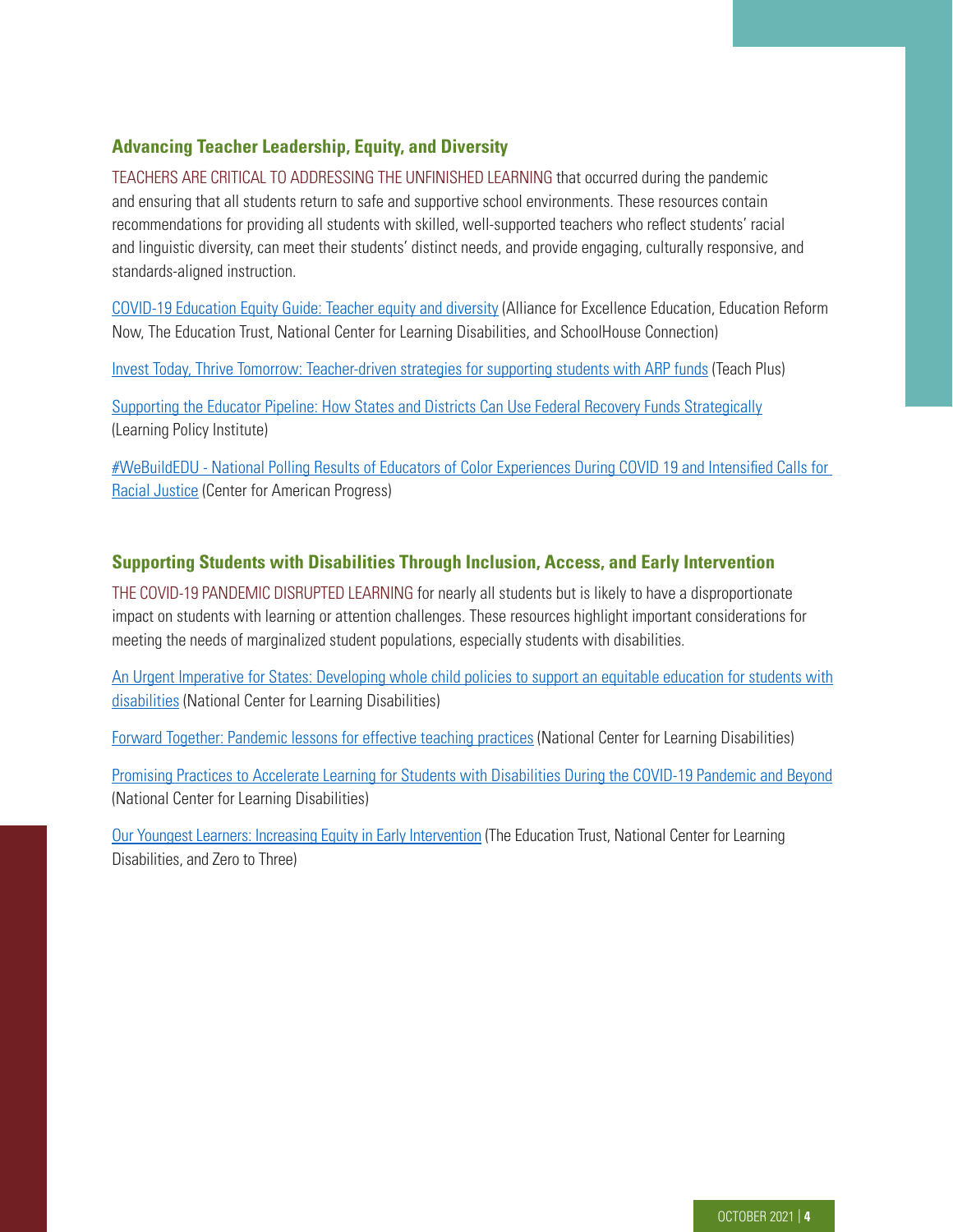# **Supporting English Learners**

CONSIDERING THE DISPROPORTIONATE BURDEN OF THE PANDEMIC ON IMMIGRANT COMMUNITIES, migrant farm worker communities, essential workers, refugees, and linguistically diverse families, this resource features recommendations for engaging with and supporting English learners and their families.

[Educating English Learners during the COVID-19 Pandemic: Policy Ideas for States and School Districts](https://www.migrationpolicy.org/research/english-learners-covid-19-pandemic-policy-ideas) (Migration Policy Institute)

[Equity and English Learners Post-Pandemic](https://nasbe.nyc3.digitaloceanspaces.com/2021/09/Sugarman-Lazarin_Sept-2021-Standard.pdf) (Migration Policy Institute, published by National Association of State Boards of Education)

[Let's Not Forget about English Learners: Targeted resources from the American Rescue Plan for their needs](https://edtrust.org/the-equity-line/lets-not-forget-about-english-learners-targeting-resources-from-the-american-rescue-plan-for-their-needs/) (The Education Trust, Next100, and UnidosUS)

[Rebuilding the U.S. Education System for the Nation's English Learners](https://www.migrationpolicy.org/news/pandemic-investment-rebuilding-education-english-learners) (Migration Policy Institute)

#### **Identifying and Supporting Students Experiencing Homelessness**

STUDENTS EXPERIENCING HOMELESSNESS HAVE NEW AND DIRE NEEDS: many are suffering from unfinished learning and mental health challenges due to months of distance education, social isolation, and separation from the supports that schools can provide. Others simply have [disappeared from school](https://schoolhouseconnection.org/lost-in-the-masked-shuffle-and-virtual-void/). These resources include considerations for identifying and supporting children and youth experiencing homelessness as schools reopen and continue to respond to the COVID-19 crisis.

How to Use American Rescue Plan Act K-12 Education Funds to Identify and Supporting Children and Youth Experiencing Homelessness (SchoolHouse Connection)

[School Reopening and Recovery: Considerations for serving children and youth experiencing homelessness](https://schoolhouseconnection.org/school-reopening-and-recovery/) (SchoolHouse Connection)

#### **Ensuring Equity in Fiscal Policies**

EQUITABLE AND ADEQUATE FUNDING PLAYS A KEY ROLE IN HELPING SCHOOLS SERVE, support, and educate students who are from vulnerable and systematically neglected populations. These resources contain recommendations for ensuring that low-wealth districts that disproportionately serve students of color, students from low-income backgrounds, and vulnerable populations have the resources they need to meet students' immediate needs and to provide the opportunities they need to thrive.

[Budget Reconciliation Must Support a Quality Education for All Students](https://www.americanprogress.org/issues/education-k-12/reports/2021/09/22/503920/budget-reconciliation-must-support-quality-education-students/) (Center for American Progress)

[How Temporary 'Hold Harmless' Policies Could Save Schools and Districts](https://edtrust.org/the-equity-line/how-temporary-hold-harmless-policies-could-save-schools-and-districts/) (The Education Trust)

[Protecting High-Poverty Districts From State Funding Cuts](https://edtrust.org/covid-funding-cuts/) (The Education Trust)